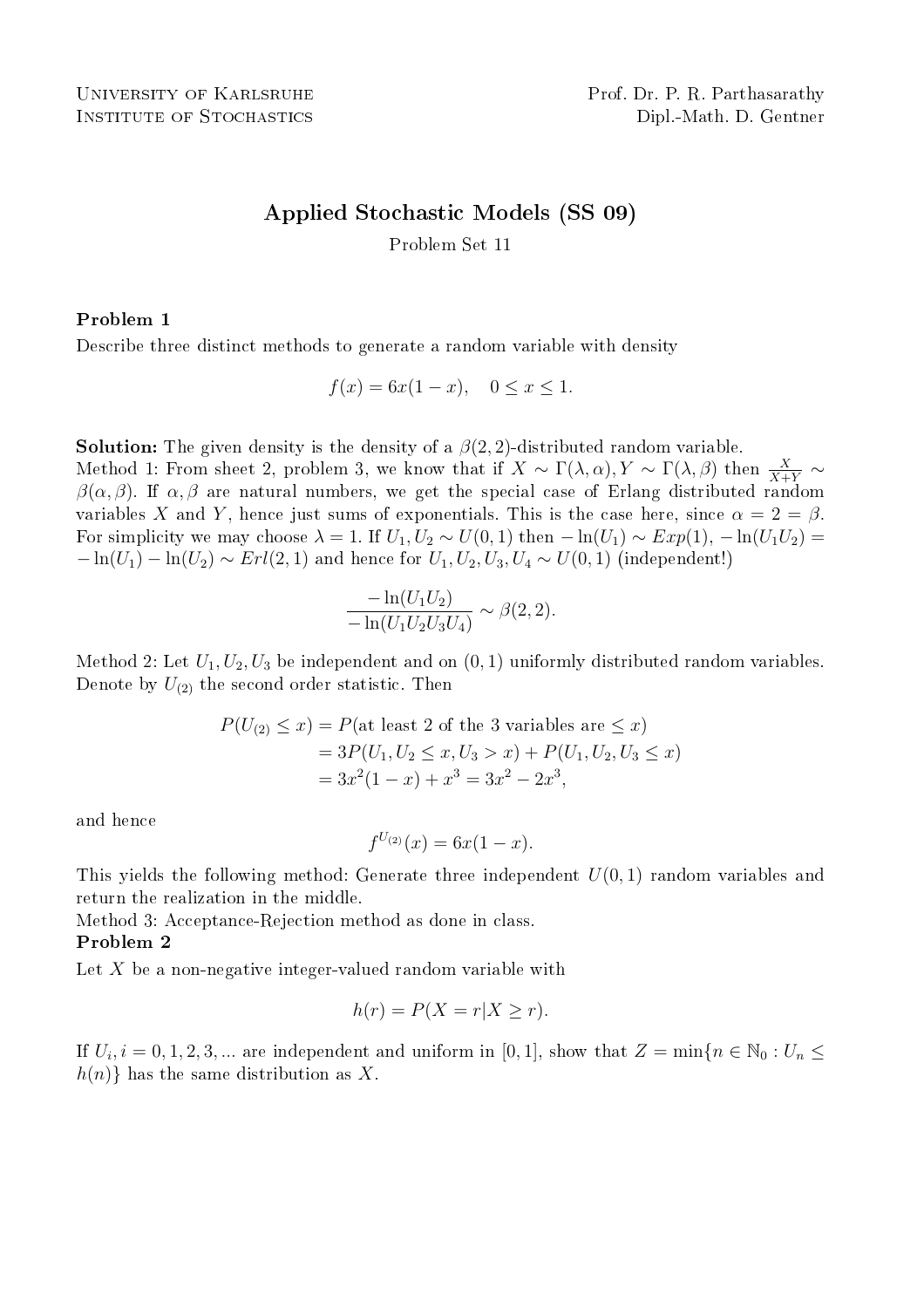Solution: A direct calculation shows:

$$
P(Z = m) = P(U_1 > h(1), ..., U_{m-1} > h(m-1), U_m \le h(m)) = \left[\prod_{n=1}^{m-1} (1 - h(i))\right] h(m)
$$
  
=  $P(X > 0)P(X > 1 | X > 0)...P(X > m - 1 | X > m - 2)P(X = m | X > m - 1)$   
=  $P(X = m)$ .

#### Problem 3

Suppose it is easy to simulate from the distributions  $F_i$ ,  $i = 1, 2, ..., n$ . Give a procedure to simulate

$$
F(x) = \sum_{i=1}^{n} p_i F_i(x), \quad p_i > 0, \sum_{i=1}^{n} p_i = 1.
$$

Then give a method to simulate from

$$
F(x) = \begin{cases} \frac{1 - e^{-2x} + 2x}{3}, & 0 < x < 1, \\ \frac{3 - e^{-2x}}{3}, & 1 < x < \infty. \end{cases}
$$

**Solution:** Let  $X_i \sim F_i$  and  $U \sim U(0, 1)$  be independent from the  $X_i$ . Then define  $P_0 := 0, P_k :=$  $_{i=1}^{k} p_i, k = 1..n$  and

$$
Y := \sum_{i=1}^{n} \mathbb{1}_{(P_i - P_{i-1})}(U) X_i.
$$

One easily verifies that  $Y \sim F$ . Hence one possible procedure to simulate from F is to generate U, check for which i the inequality  $P_{i-1} < U \leq P_i$  is satisfied and return for this i the value of the previously generated  $X_i$ .

The given  $F(x)$  can be written as  $F(x) = \frac{1}{3}F_1(x) + \frac{2}{3}F_2(x)$  where  $F_1(x) = 1 - e^{-2x}, x > 0$ , and  $F_2(x) = x\mathbb{1}_{(0,1)}(x) + \mathbb{1}_{[1,\infty)}(x)$ . Hence Y can be simulated as follows: Generate  $U_1, U_2, U_3 \sim$  $U(0, 1)$  independent. Then return

$$
Y = \begin{cases} -\frac{1}{2}\ln(U_2), & \text{if } U_1 < \frac{1}{3} \\ U_3, & \text{else} \end{cases}.
$$

### Problem 4

For a (non-homogeneous) Poisson process with intensity function  $\lambda(t) > 0, t \ge 0$ , where

$$
\int_0^\infty \lambda(t)dt = \infty,
$$

let  $X_1, X_2, \ldots$  denote the sequence of times at which events occur. Show that

$$
\int_{X_{i-1}}^{X_i} \lambda(t)dt, \quad i \ge 1,
$$

are independent exponential with rate 1 where  $X_0 = 0$ .

**Solution:** Set  $\Lambda(t) = \int_0^t \lambda(s)ds$  and denote the Poisson process by N. Since  $\lambda(t) > 0$  it follows that  $\Lambda(t)$  is strictly increasing, hence it is invertible.